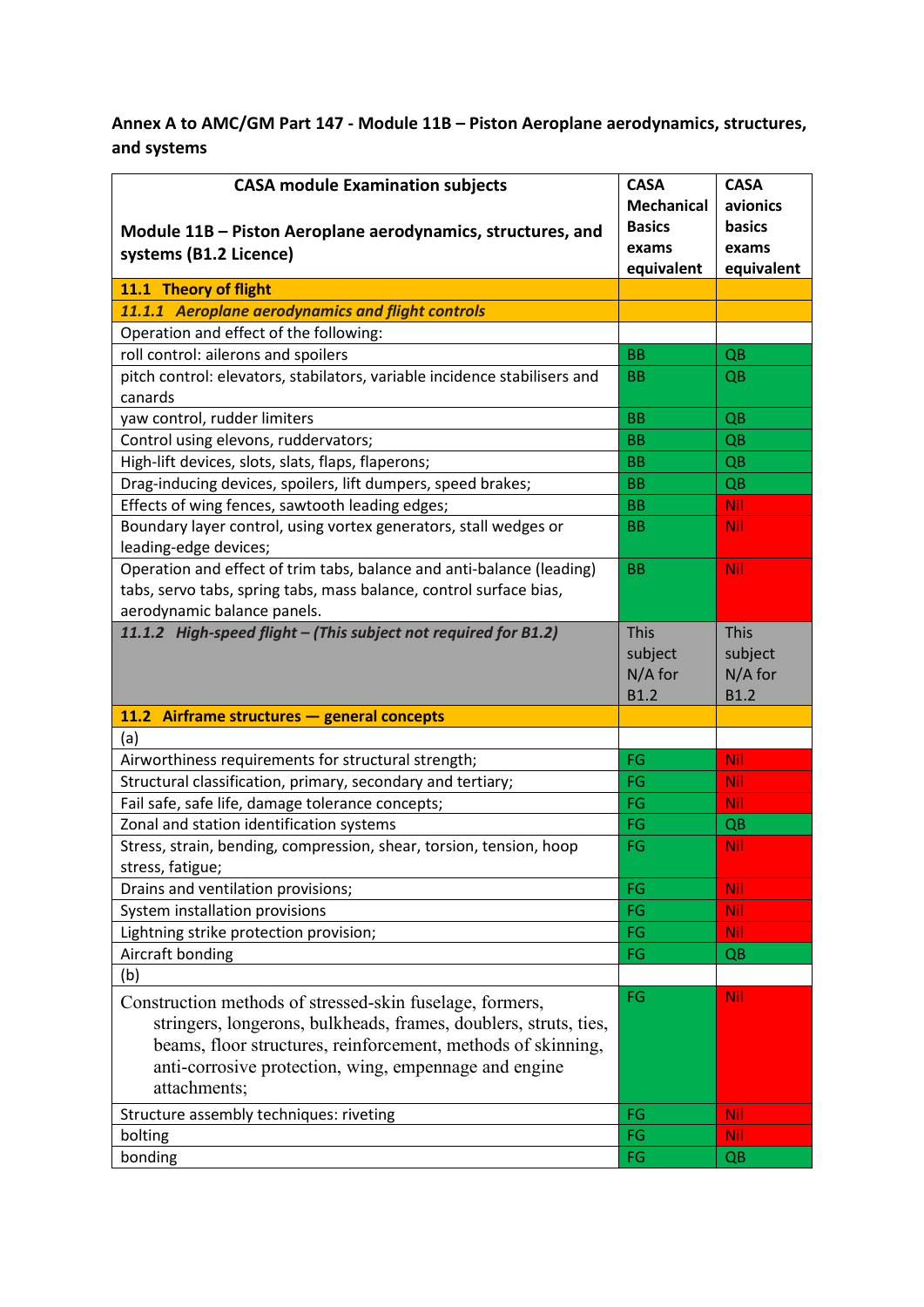| Methods of surface protection, such as chromating, anodising,<br>painting;                                                                               | FG        | Nil        |
|----------------------------------------------------------------------------------------------------------------------------------------------------------|-----------|------------|
| Surface cleaning;                                                                                                                                        | FG        | <b>Nil</b> |
| Airframe symmetry: methods of alignment and symmetry<br>checks.                                                                                          | FG        | <b>Nil</b> |
| 11.3 Airframe structures - aeroplanes                                                                                                                    |           |            |
| 11.3.1 Fuselage (ATA52/53/56)                                                                                                                            |           |            |
| Construction and pressurisation sealing;                                                                                                                 | FG        | <b>Nil</b> |
| Wing, tailplane, pylon and undercarriage attachments;                                                                                                    | FG        | <b>Nil</b> |
| Seat installation;                                                                                                                                       | FG        | <b>Nil</b> |
| Doors and emergency exits: construction and operation and<br>safety devices                                                                              | FG        | Nil        |
| Windows and windscreen construction and mechanisms.                                                                                                      | FG        | Nil        |
| 11.3.2 Wings (ATA57)                                                                                                                                     |           |            |
| Construction;                                                                                                                                            | FG        | <b>Nil</b> |
| Fuel storage;                                                                                                                                            | FG        | <b>Nil</b> |
| Landing gear, pylon, control surface and high-lift/drag<br>attachments.                                                                                  | FG        | Nil        |
| 11.3.3 Stabilisers (ATA55)                                                                                                                               |           |            |
| Construction;                                                                                                                                            | FG        | <b>Nil</b> |
| Control surface attachment.                                                                                                                              | FG        | <b>Nil</b> |
| 11.3.4 Flight control surfaces (ATA55/57)                                                                                                                |           |            |
| Construction and attachment;                                                                                                                             | FG        | <b>Nil</b> |
| Balancing - mass and aerodynamic                                                                                                                         | FG        | QB         |
| 11.3.5 Nacelles and pylons (ATA54)                                                                                                                       |           |            |
| Construction                                                                                                                                             | FG        | Nil        |
| Firewalls                                                                                                                                                | FG        | Nil        |
| Engine mounts.                                                                                                                                           | FG        | <b>Nil</b> |
| 11.4 Air-conditioning and cabin pressurisation (ATA21)                                                                                                   |           |            |
| Pressurisation and air-conditioning systems;                                                                                                             | <b>FM</b> | EB&ED      |
| Cabin pressure controllers;                                                                                                                              | IM.       | <b>IM</b>  |
| Protection and warning devices;                                                                                                                          | <b>IM</b> | IM.        |
| Heating systems                                                                                                                                          | <b>FM</b> | <b>Nil</b> |
| 11.5 Instruments and avionic systems                                                                                                                     |           |            |
| 11.5.1 Instrument systems (ATA31)                                                                                                                        |           |            |
| Pitot static: altimeter, airspeed indicator, vertical speed indicator;                                                                                   | <b>BC</b> | IA         |
| Gyroscopic: artificial horizon, attitude director, direction<br>indicator, horizontal situation indicator, turn and slip indicator,<br>turn coordinator; | <b>BC</b> | IZ         |
| Compasses: direct reading, remote reading;                                                                                                               | <b>BC</b> | IZ         |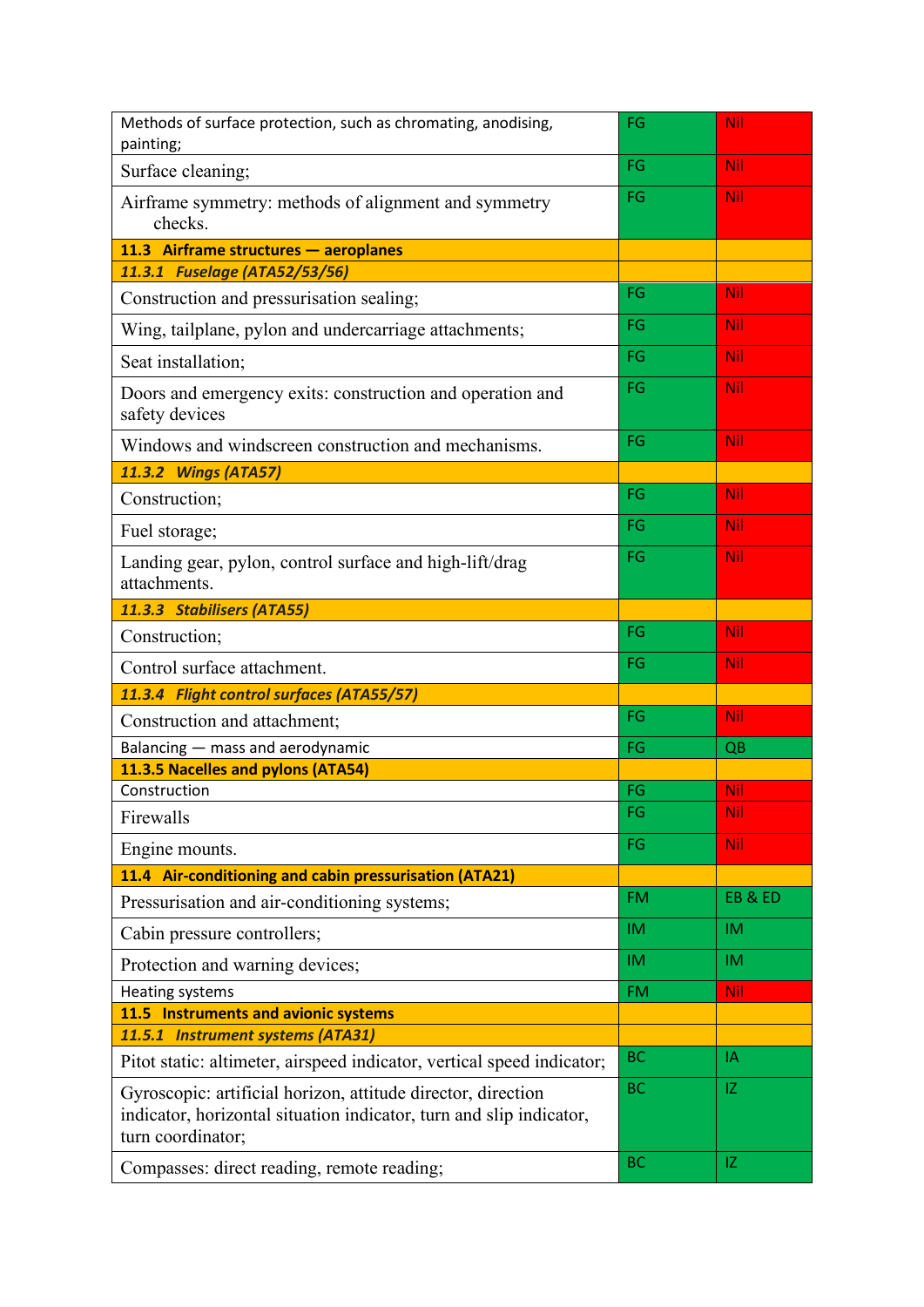| Nil<br>IZ<br>Glass cockpit;<br>Nil<br>IZ<br>Other aircraft system indication.         |                   |
|---------------------------------------------------------------------------------------|-------------------|
|                                                                                       |                   |
|                                                                                       |                   |
| 11.5.2 Avionic systems                                                                |                   |
| Fundamentals of system layouts, and operation of the following:                       |                   |
| auto flight (ATA22)<br><b>BC</b><br>IF                                                |                   |
| Nil<br>communications (ATA23)                                                         | WA&WZ             |
| Nil<br>navigation systems (ATA34)<br>WJ                                               | WC & WD<br>& WE & |
| 11.6 Electrical power (ATA24)                                                         |                   |
| <b>BC</b><br>EB<br>Batteries installation and operation;                              |                   |
| DC-power generation<br><b>BC</b><br>EB                                                |                   |
| Voltage regulation<br><b>BC</b><br>EB                                                 |                   |
| <b>BC</b><br><b>ED</b><br>Power distribution;                                         |                   |
| <b>BC</b><br>QB<br>Circuit protection;                                                |                   |
| <b>ED</b><br><b>NIL</b><br>Inverters, transformers.                                   |                   |
| 11.7 Equipment and furnishings (ATA25)                                                |                   |
| (a)                                                                                   |                   |
| FG<br>Nil<br>Emergency equipment requirements;                                        |                   |
| Seats, harnesses and belts;<br>FG<br>Nil                                              |                   |
| (b)                                                                                   |                   |
| Cabin layout;<br>FG<br><b>Nil</b>                                                     |                   |
| Equipment layout;<br>FG<br>Nil                                                        |                   |
| Cabin furnishing installation;<br>FG<br><b>Nil</b>                                    |                   |
| Cabin entertainment equipment;<br>Nil<br><b>Nil</b>                                   |                   |
| Galley installation;<br>FG<br>Nil                                                     |                   |
| Cargo handling and retention equipment;<br>FG<br>Nil                                  |                   |
| <b>Nil</b><br>Airstairs.<br>FG                                                        |                   |
| 11.8 Fire protection (ATA26)                                                          |                   |
| (a)                                                                                   |                   |
| Fire and smoke detection and warning systems;<br><b>BC</b><br><b>ED</b>               |                   |
| <b>BC</b><br>Fire extinguishing systems;<br><b>ED</b>                                 |                   |
| System tests;<br><b>BC</b><br>ED                                                      |                   |
| (b)                                                                                   |                   |
| Portable fire extinguisher.<br><b>BC</b><br><b>ED</b><br>11.9 Flight controls (ATA27) |                   |
| Primary controls: aileron, elevator, rudder<br><b>BB</b>                              |                   |
| QB<br><b>BB</b>                                                                       |                   |
| Trim tabs;<br>QB<br>High-lift devices;<br>BB<br>QB                                    |                   |
| System operation: manual;<br><b>BB</b><br>QB                                          |                   |
| Gust locks;<br><b>BB</b><br>QB                                                        |                   |
| Balancing and rigging;<br><b>BB</b><br><b>Nil</b>                                     |                   |
| Stall warning system.<br><b>BB</b><br><b>Nil</b>                                      |                   |
| 11.10 Fuel systems (ATA28)                                                            |                   |
| FA<br><b>Nil</b><br>System layout;                                                    |                   |